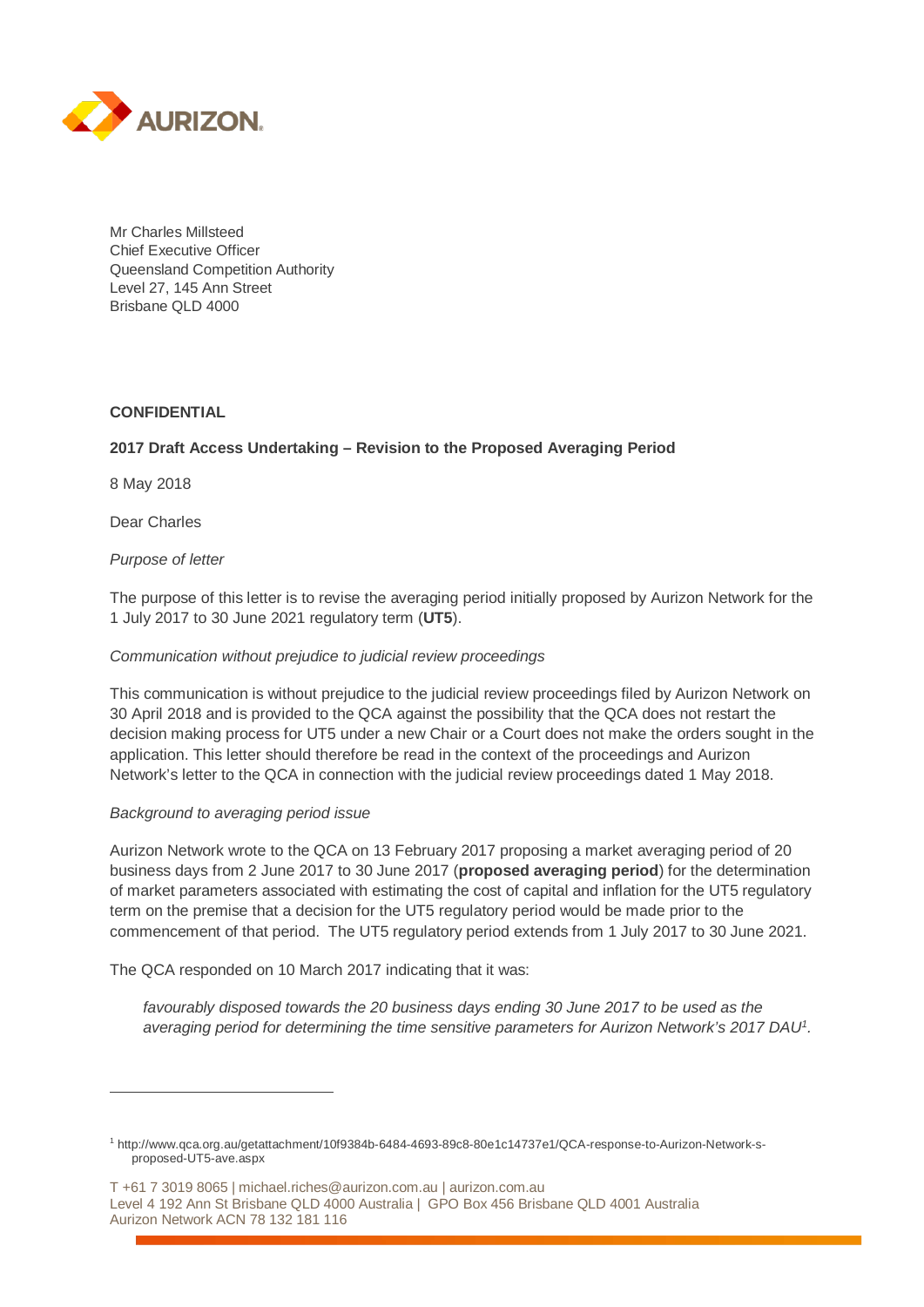Importantly, as part of that correspondence, the QCA did not provide any indication that the QCA was not expecting to release its Draft Decision on UT5 prior to the nominated averaging period.

The UT5 Draft Decision (**Draft Decision**) was published on 15 December 2017.

In the absence of a draft decision prior to the nominated averaging period, Aurizon Network considers that the initially proposed averaging period is no longer appropriate. This is for two main reasons as set out below.

First, in order for Aurizon Network to properly consider what steps it may be prudent to take to manage potential risks (for example, by way of hedge contracts or other risk management instruments), it is essential that the averaging period (being the period in which risk management strategies would be put in place), occurs after the Draft Decision. This is because it is the Draft Decision document that signals the QCA's intended approach to significant matters including inflation and the return on debt. That is, the content of the Draft Decision informs Aurizon Network's assessment of what, if any, financial risk management strategies would be prudent to implement during the averaging period in light of the approach the Draft Decision indicates will be adopted to revenue-critical parameters.

Second, a period closer to the making of the final decision should be used because such a period will, all else being equal, contain better or more up-to-date information as to the conditions expected to prevail over the regulatory period. That is, assuming that the QCA will make a final decision around contains better information about the conditions likely to prevail over the regulatory period than a period . In this regard, the June 2017 averaging period does not provide a good indication of the market conditions likely to be experienced over the regulatory period. This is evident in:

- a reduction in BBB spreads over the 10 year CGS as evident in Table F3 of the Reserve Bank published statistics;
- an increase in the nominal risk free rate with a corresponding increase in the break-even inflation rates; and
- an increase in the nominal yield from 2.51% in June 2017 to 2.83% in Feb 18 in relation to the period from 28 February 2018 to 30 June 2027. 2

Measuring parameters during a period that is likely to be more reflective of the market conditions that will be experienced over the regulatory period:

- promotes the object of the *Queensland Competition Authority Act 1997* (Qld) as set out in section 69E (in particular economically efficient investment in infrastructure);
- is appropriate having regard to the factors set out in section 138, including:
	- o the legitimate interests of Aurizon Network and access seekers; and
	- o the pricing principles in section 168A, most relevantly, that the price of access should generate expected revenue for the service that is at least enough to meet the efficient costs of providing access and include a return on investment commensurate with the regulatory and commercial risks involved.

*Revision to the proposed averaging period*

 $\overline{a}$ 

<sup>2</sup> Aurizon Network analysis of term structure of indicative mid-rats of AGS, Table F16 in RBA Statistics